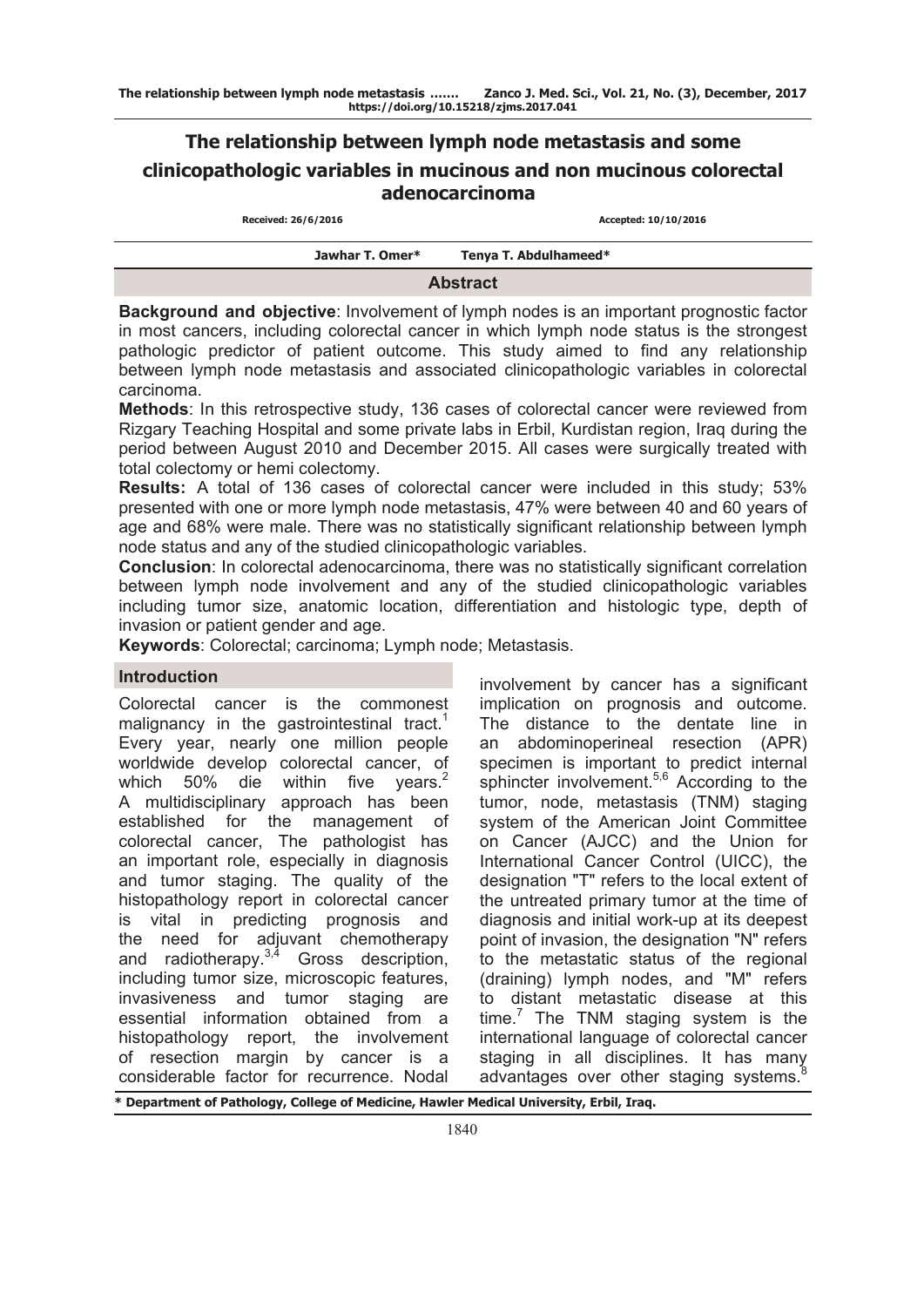**The relationship between lymph node metastasis ……. Zanco J. Med. Sci., Vol. 21, No. (3), December, 2017 https://doi.org/10.15218/zjms.2017.041**

The presence of lymph node metastases is one of the most important prognostic factors in colorectal cancer for which adjuvant systemic chemotherapy is generally recommended. Patients with curatively resected stage I and II colorectal cancer without nodal tumor involvement do not receive adjuvant systemic therapy since only small improvements in survival have been shown.<sup>9</sup> However, 10-30% of these node-negative patients will develop loco-regional recurrence or distant metastases.<sup>9</sup> This study aimed to highlight the importance of lymph node metastasis in colorectal carcinoma by studying its association with some clinicopathological variables.

# **Methods**

In this retrospective study, 136 cases of colorectal cancer were assembled from archived material in Rizgary Teaching Hospital and some private labs in Erbil, Kurdistan region-Iraq during the period between August 2010 and December 2015. Cases of all ages and both sexes were included. All cases surgically treated by total colectomy or hemi colectomy for removal of the tumor. The minimum number of examined lymph nodes necessary for adequate staging is 12 according to both the International Union Against Cancer and the American Joint Committee on Cancer.<sup>10,11</sup> Patients divided into three age groups (below 40 years, between 40 and 60 years, and above 60 years). Cases were classified into those located in proximal colon and those found in distal colorectal area. This anatomic categorization was done according to International Classification of Diseases for Oncology, third edition (ICD-O-3).<sup>12</sup> Based on microscopic examination of colorectal cancer slides we separated them into mucinous and non-mucinous types according to the recommendation of WHO.<sup>13</sup> According to the recommendations of College of American Pathologists (CAP), well and moderately differentiated conventional adenocarcinomas were

grouped together and called low grade malignancy, while poorly differentiated and undifferentiated conventional adenocarcinomas and non-mucinous adenocarcinomas were called high grade malignancy. Low grade: ≥50% gland forming (Well differentiated: >95% gland forming, moderately differentiated: 50-95% gland forming). High grade: <50% gland forming (Poorly differentiated: 0-49% gland forming).<sup>14</sup> The tumors were segregated into two main groups: those equal or less than 5 cm in diameter, and those which are more than 5 cm. Finally, the American Joint Committee on Cancer (AJCC) TNM system was used for assessing depth of invasion (T), dividing it into T1: tumor invades submucosa, T2: tumor invades muscularis propria, T3: tumor invades pericolorectal tissue and T4: tumor that penetrates visceral peritoneum or directly adherent or invades other organs.<sup>15</sup>

**Statistical Analysis:** Results were expressed as frequency and percentages. Data analyzed using statistical package for the social sciences (version 19) computer software. A *P* value of ≤0.05 was regarded statistically significant. Cross tables and associations between different variables were measured by using Chi-square and Fisher exact tests.

# **Results**

A total of 136 cases of colorectal cancer were included in this study. Lymph node involvement not found in 64 cases (47%), while the remained 72 cases (53%) presented with one or more positive lymph nodes. Most of the patients were males [(92/136) (68%)], while [(44/136) (32%)] of them were females. Positive lymph node involvement occurs more in female patients [(25/44) (57%)] than male patients [(47/92) (51%)], but the relationship between the gender and lymph node involvement was statistically not significant  $(P = 0.583)$ . The studied patients were divided into three age groups (<40y, 40-60 y, and >60y). Most of the patients [(64 (47%)] were in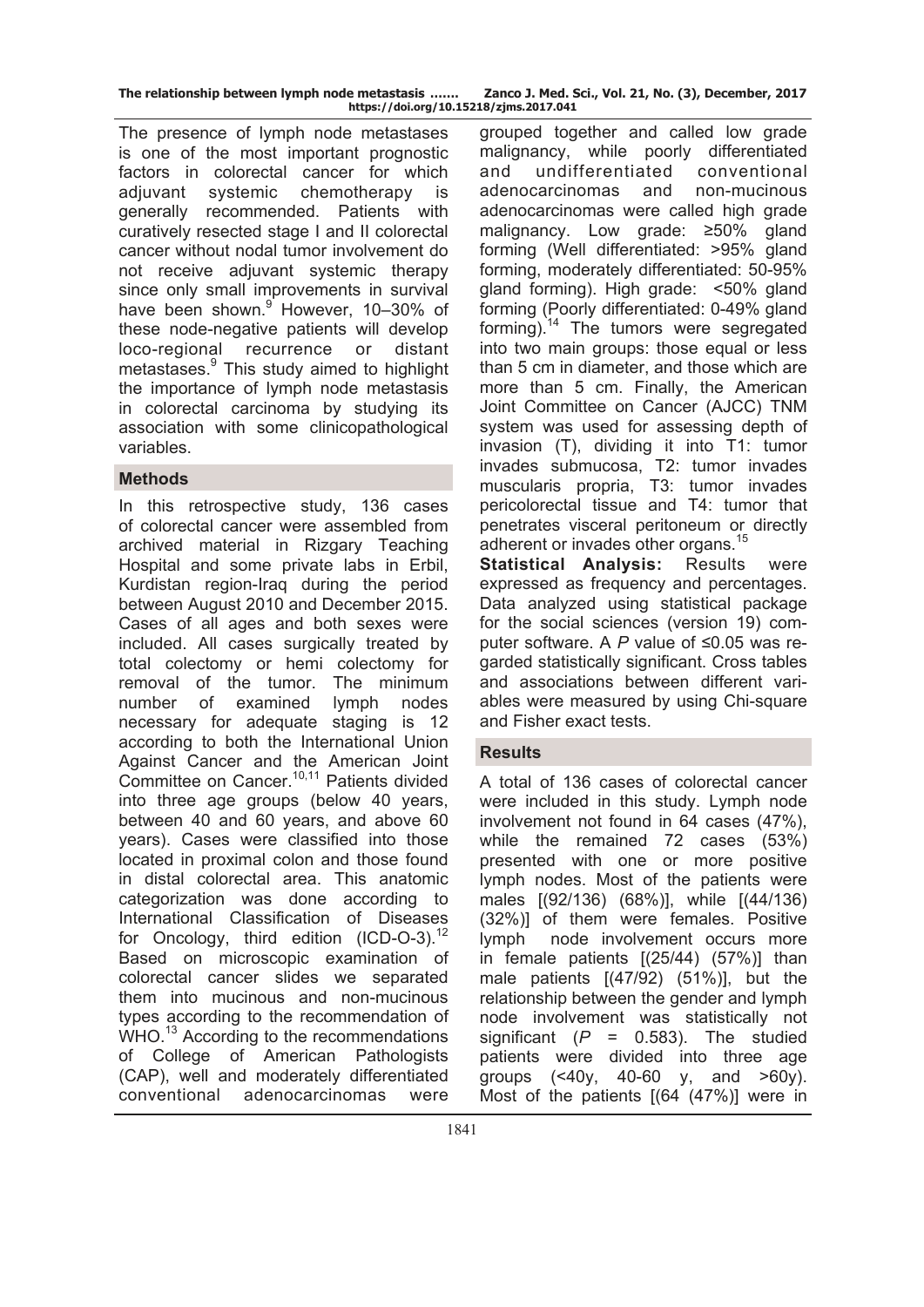**The relationship between lymph node metastasis ……. Zanco J. Med. Sci., Vol. 21, No. (3), December, 2017 https://doi.org/10.15218/zjms.2017.041**

the age group 40-60 yr., but lymph node positivity was more in patients  $> 60$  years of age [(21/38) (55%)]. The relationship between lymph node involvement and age distribution was not significant (*P* = 0.937). Majority of colorectal cancer cases [(86 (63%)] were found in the distal colorectal area, only 50 cases (37%) were located in the proximal colon. The lymph node positivity occur more in colorectal cancer

of the distal colorectal area [(50/86) (58%)], but no significant relationship was observed between lymph node involvement and site of colorectal cancer (*P* = 0.153). Among the 136 cases, the majority were of non-mucinous histologic type [(110/136) (81%)] (Figure 1), and only [(26 /136) (19%)] of cases were of mucinous type (Figure 2).



**Figure 1:** Low grade colorectal adenocarcinoma H&E (x200).



**Figure 2:** High grade Mucinous colorectal adenocarcinoma H&E (x400).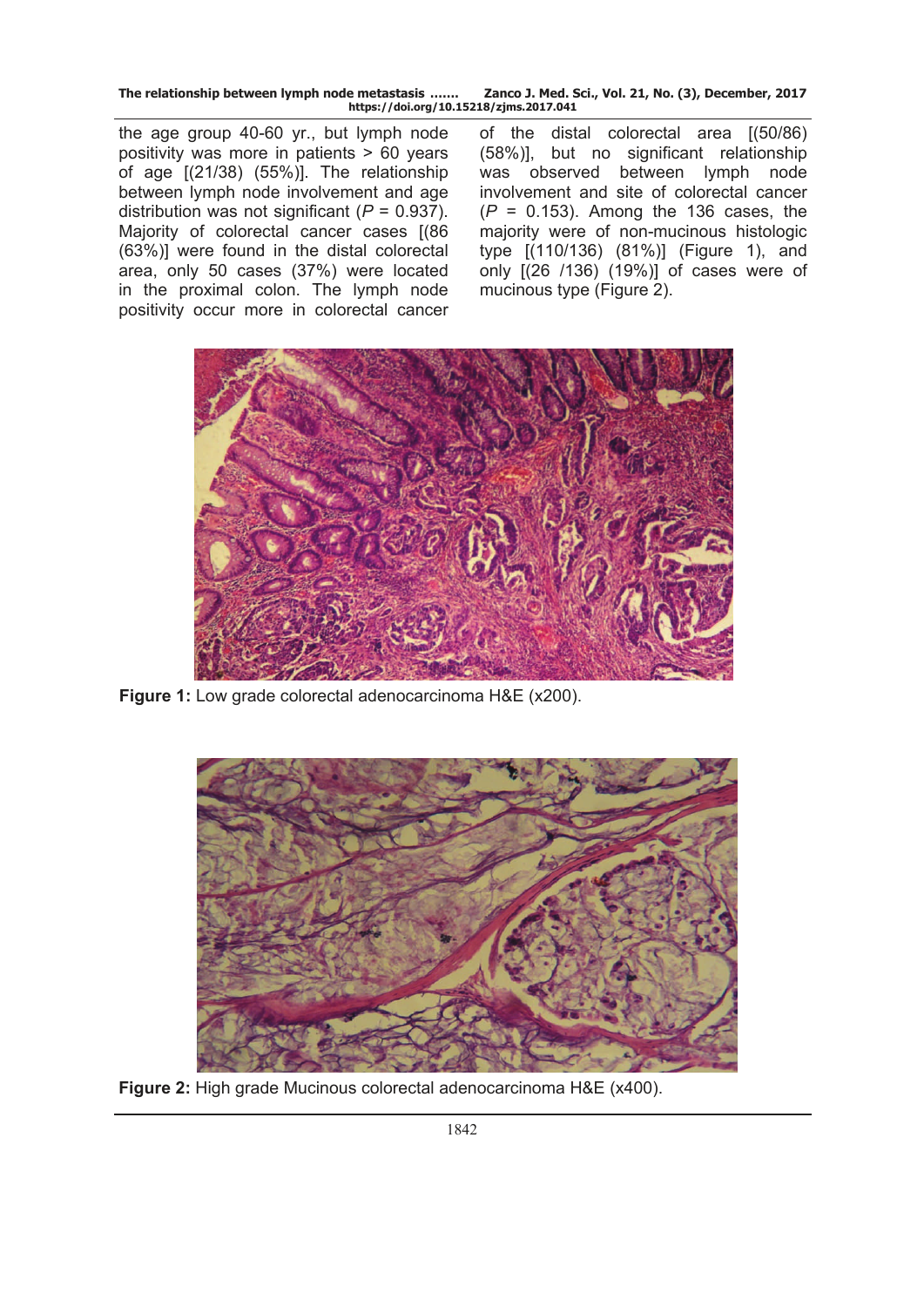| The relationship between lymph node metastasis | Zanco J. Med. Sci., Vol. 21, No. (3), December, 2017 |  |  |  |  |
|------------------------------------------------|------------------------------------------------------|--|--|--|--|
| https://doi.org/10.15218/zjms.2017.041         |                                                      |  |  |  |  |

Lymph node involvement by colorectal cancer was seen more in mucinous type  $[(15/26)$   $(58%)]$ , but the relationship between histologic type and lymph node involvement was not significant  $(P = 0.665)$ . The majority of cases were low grade [(100/136) (74%)], while only 36 cases (26%) were high grade. Most of the high grade malignant cases [(22/36) (61%)] showed positive lymph node involvement. Also, the relationship between the grading and lymph node involvement was not significant (*P* = 0.33). Most colorectal cancer cases were ≤ 5cm in diameter [(78/136) (57%)], only 58 cases (43%) were ˃ 5cm in diameter. The Positive lymph nodes were found more in tumors of ≤ 5cm in diameter [(42/78) (54%)], Tumor size showed a nonsignificant relationship to lymph node involvement (*P* = 0.862) (Table1). Regarding tumor invasion, 54 cases (39.7%) presented with tumor that invades pericolorectal tissue (T3), followed by 35 cases (25.7%) which invade muscularis propria (T2), 24 cases (17.6%) penetrate visceral peritoneum or directly adherent or invade other organs (T4), and only 23 cases (17%) invade submucosa (T1), but still the relationship was not significant  $(P = 0.098)$ . Table 1 shows the comparison between lymph node metastasis and different clinicopathologic variables in colorectal carcinoma.

**Table 1:** Comparison between lymph node metastasis and different clinicopathologic variables in colorectal carcinoma.

| Clinicopathologic |                   | No. (%)  | Lymph node involvement |              |         |
|-------------------|-------------------|----------|------------------------|--------------|---------|
| variables         |                   |          | Negative (%)           | Positive (%) | P value |
| Gender            | Female            | 44 (32)  | 19 (43)                | 25(57)       |         |
|                   | Male              | 92 (68)  | 45 (49)                | 47 (51)      | 0.583   |
| Age (years)       | <40 Y             | 34(25)   | 16 (47)                | 18 (53)      |         |
|                   | 40-60 Y           | 64 (47)  | 31(48)                 | 33(52)       | 0.937   |
|                   | >60Y              | 38 (28)  | 17 (45)                | 21 (55)      |         |
| <b>Site</b>       | Proximal colon    | 50 (37)  | 28 (56)                | 22(44)       |         |
|                   | Distal colorectal | 86 (63)  | 36 (42)                | 50 (58)      | 0.153   |
| Histological type | Mucinous          | 26 (19)  | 11(42)                 | 15(58)       |         |
|                   | Non mucinous      | 110(81)  | 53 (48)                | 57 (52)      | 0.665   |
| Grading           | Low               | 100 (74) | 50(50)                 | 50(50)       |         |
|                   | High              | 36 (26)  | 14 (39)                | 22(61)       | 0.33    |
| Tumour size       | $\leq$ 5cm        | 78 (57)  | 36(46)                 | 42 (54)      |         |
|                   | >5cm              | 58 (43)  | 28 (48)                | 30(52)       | 0.862   |
| Depth of invasion | T1                | 23(17)   | 12(52)                 | 11(48)       |         |
|                   | T <sub>2</sub>    | 35(25.7) | 11(31)                 | 24(69)       |         |
|                   | T <sub>3</sub>    | 54(39.7) | 31(57)                 | 23(43)       | 0.098   |
|                   | T4                | 24(17.6) | 10(42)                 | 14(58)       |         |

*P* ≤0.05 considered statistically significant

T1: tumor invades submucosa

T2: tumor invades muscularis propria

T3: tumor invades pericolorectal tissue

T4: tumor penetrates visceral peritoneum, or adherent or invades other organs.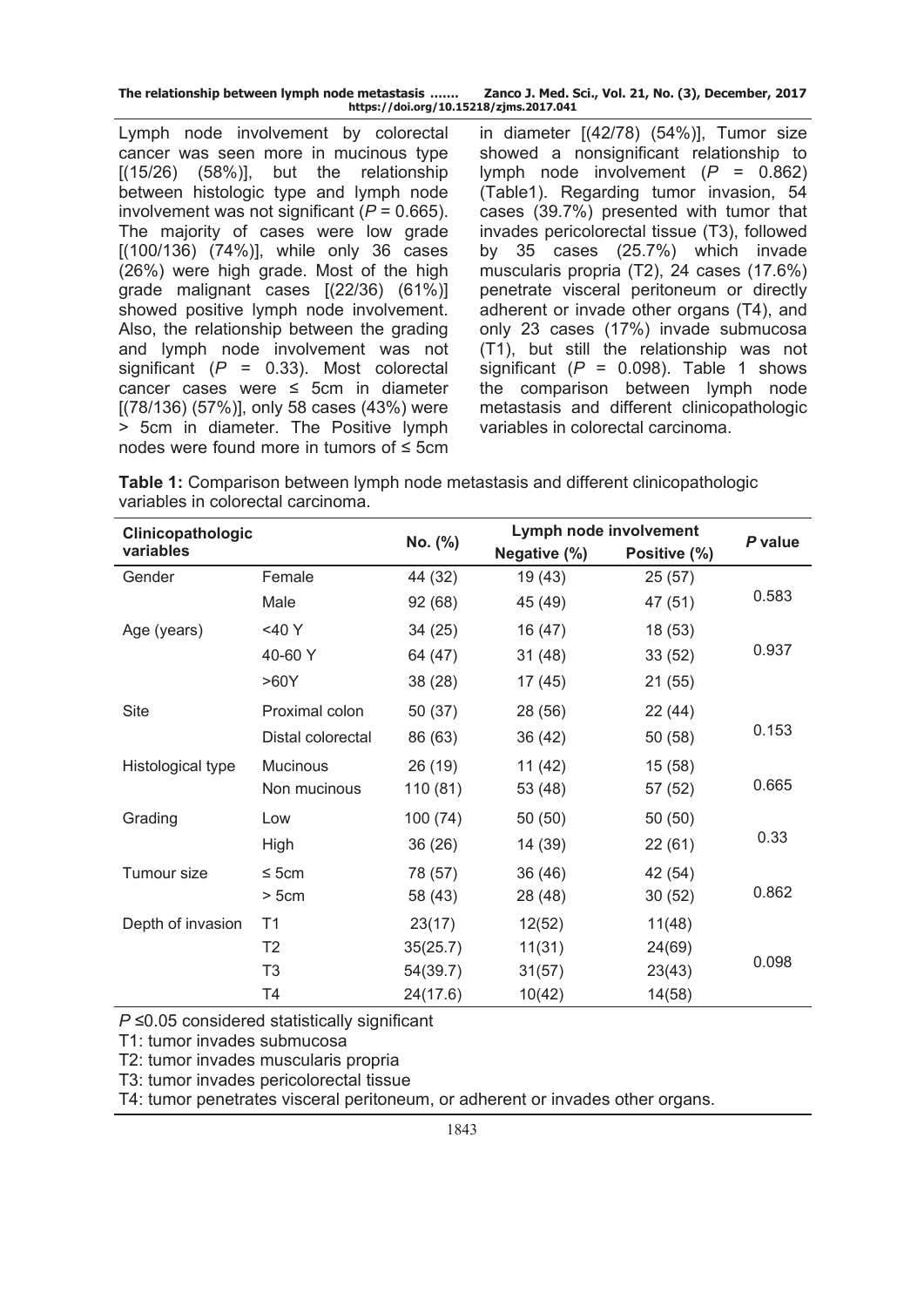| The relationship between lymph node metastasis | Zanco J. Med. Sci., Vol. 21, No. (3), December, 2017 |  |  |  |  |
|------------------------------------------------|------------------------------------------------------|--|--|--|--|
| https://doi.org/10.15218/zjms.2017.041         |                                                      |  |  |  |  |

## **Discussion**

In this retrospective study of 136 patients with colorectal carcinoma most of our cases were present with lymph node metastasis at the time of diagnosis in that 64 cases (47%) showed no lymph node involvement, while 72 cases (53%) presented with one or more positive lymph nodes. This is mostly due to delayed presentation and lack of screening programs for colorectal cancer in our locality as also shown in two other studies.<sup>16,17</sup> Tumor size (as 57% were ≤ 5cm) showed non-significant correlation with lymph node metastasis in concordance with other studies.<sup>18-20</sup> In the current study, colorectal carcinomas were more common in male (68%) than female (32%). Several other studies were agreed with us that there is male predominance,17,21,22 this may be due to chance or more likely from a complex interplay of genetic, hormonal and environmental risk factors. Although 57% of female patients were present with positive lymph node involvement and 43% with negative lymph node involvement compared to nearly equal percentage of lymph node status in male patients, the statistical relation was non-significant, other two studies reached to the same result. $18,20$ Most cases were in the age group 40-60 years (47%), this is in agreement with several others.<sup>17,21,23</sup> These findings may be due to the short life span of our population or due to more percentages of undiagnosed hereditary colorectal cancer in our areas. The relation between patient age and lymph node involvement was non-significant, that was in concordance with other studies. $18,20$  Majority of the tumors [(86 cases) (63%)] of the study samples were located in the distal colon and rectum. Most other studies showed the same anatomic distribution.<sup>17,21,24</sup> among which 36 cases (42%) had no lymph node metastasis and 50 cases (58%) presented with lymph node metastasis at diagnosis. On the other hand, 50 cases (37%) were located in the proximal colon, among which

28 cases (56%) had negative lymph node at the time of surgery and the remaining 22 cases (44%) presented with involved lymph node, but the relationship was not significant. Another research done by (Nasser et al.) had reached to the same result.<sup>18</sup> Most tumors were low grade (74%). Although high grade tumors showed more lymph node involvement, this was statistically non-significant. Two other studies showed the same results.<sup>19,25</sup> Regarding depth of invasion fifty four cases (39.7%) were invading pericolorectal tissue (T3) followed by 35 cases (25.7%) invading muscularis propria (T2), another 24 cases (17.6%) were penetrating visceral peritoneum or directly adherent or invade other organs (T4), while only 23 cases (17%) were invading submucosa (T1), the same results obtained by many others.<sup>9,16,26</sup> The relation between depth of invasion and lymph node involvement was in agreement with other studies which was statistically nonsignificant.<sup>18</sup>

## **Conclusion**

Lymph node involvement in colorectal adenocarcinoma showed non-significant correlation with studied clinicopathologic factors including tumor size, anatomic location, differentiation and histologic type, depth of invasion, and patient gender and age. We recommend future works carried out in this field to use more samples and multicenter studies to confirm our results.

## **Conflicts of interest**

The authors report no conflicts of interest.

## **References**

- 1. Jemal A, Siegel R, Ward E, Hao YP, Xu JQ, Murray T, et al. Cancer Statistics. Cancer J Clin 2008; 58:71-96.
- 2. Soreide K, Janssen MAE, Soiland H, Korner H, Baak APJ. Microsatellite instability in colorectal cancer. Br J Surg 2006; 93:395-406.
- 3. Fujita S, Shimoda T, Yoshimura K, Yamamoto S, Akasu T, Moriya Y. Prospective evaluation of prognostic factors inpatients with colorectal cancer undergoing curative resection. J Surg Oncol 2003; 84:127-31.